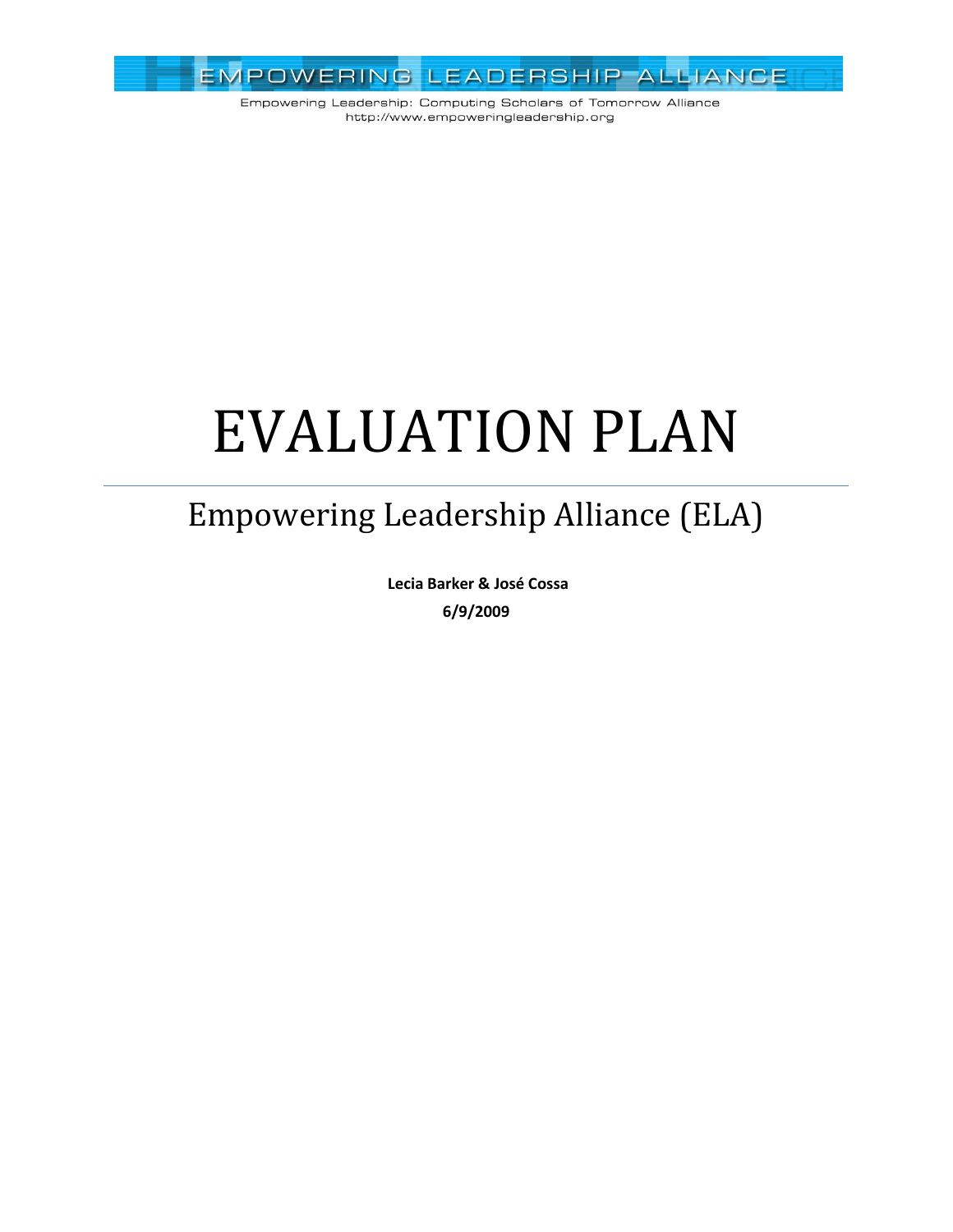Empowering Leadership: Computing Scholars of Tomorrow Alliance http://www.empoweringleadership.org

#### **1. Evaluation Team**

Independent evaluation will be conducted by Dr. Lecia Barker and Dr. José Cossa of the School of Information at the University of Texas at Austin. Barker, who has evaluated the ELA project since its inception, is experienced evaluating pipeline and curricular efforts intended to increase participation of members of under-represented groups in information technology academic program and in-depth understanding of research on increasing participation of under-represented groups in computing. Cossa, who joined the ELA evaluation in early 2009, is an experienced evaluator and provides customized consultation to undergraduate computing departments intending to increase women's representation in their programs. Both Barker and Cossa are committed to continuing their support of ELA's goals through formative and summative evaluation. Barker also evaluated the Grace Hopper and Tapia Celebrations six times (combined) and the evidence from those evaluations strongly endorses the *community building model* proposed here. Barker and Cossa believe that the ELA leadership is particularly appreciative of the possibilities of formative evaluation for making mid-course corrections to improve implementation.

#### **2. Theory of Change and Evaluation Goals**

The goal of the EL program is to increase retention of minority undergraduates and graduates in majority computing programs, increase the number of undergraduates who pursue graduate degrees, and enhance the career possibilities of all students. Underrepresented students studying computing in majority institutions are more likely than their non-underrepresented peers to leave their computing major or their graduate degree program. A number of reasons are offered in the research literature for their higher attrition, including personal issues (financial, family support) and low feelings of belonging in the socio-educational environment of a degree program. Studies show that underrepresented students perceive greater discrimination and racism than their majority counterparts and low perceived ethnic fit. These can lead to a sense of threat to identity and ethnicity and many students then distance themselves from the collegiate environment.

ELA leaders hope to achieve their retention and advancement goals by ensuring that students experience a greater sense of social support, receive advice, and are encouraged to persist through their network of peers and role models. The theory of change behind the ELA strategies is that a feeling of membership in a larger community of similar others and routinely gaining the wisdom of those who have walked a similar path and learned lessons along the way can provide a protective support factor to minority students. The goal of evaluation is to support leaders in implementing the program as well as in assessing the impact of the program by integrating formative and summative components into the overall implementation plan in genuine partnership with the leadership team. Formative evaluation will focus on the three key strategies intended to retain students and will continue to include regular feedback on these practices. This feedback will continue to play a key role in shaping program activities and goals. In addition, summative evaluation will continue to measure and quantify the impact of the proposed strategies at the end of the grant period.

#### 2.1. Evaluation Methods

Evaluation will use data collection and analytical methods consistent with the type of evaluation question being asked. For example, observations will be used for understanding the situations and discourse that might have influenced impact of event attendance, while interviews and surveys will be used for understanding students' attitudes and beliefs about their experiences,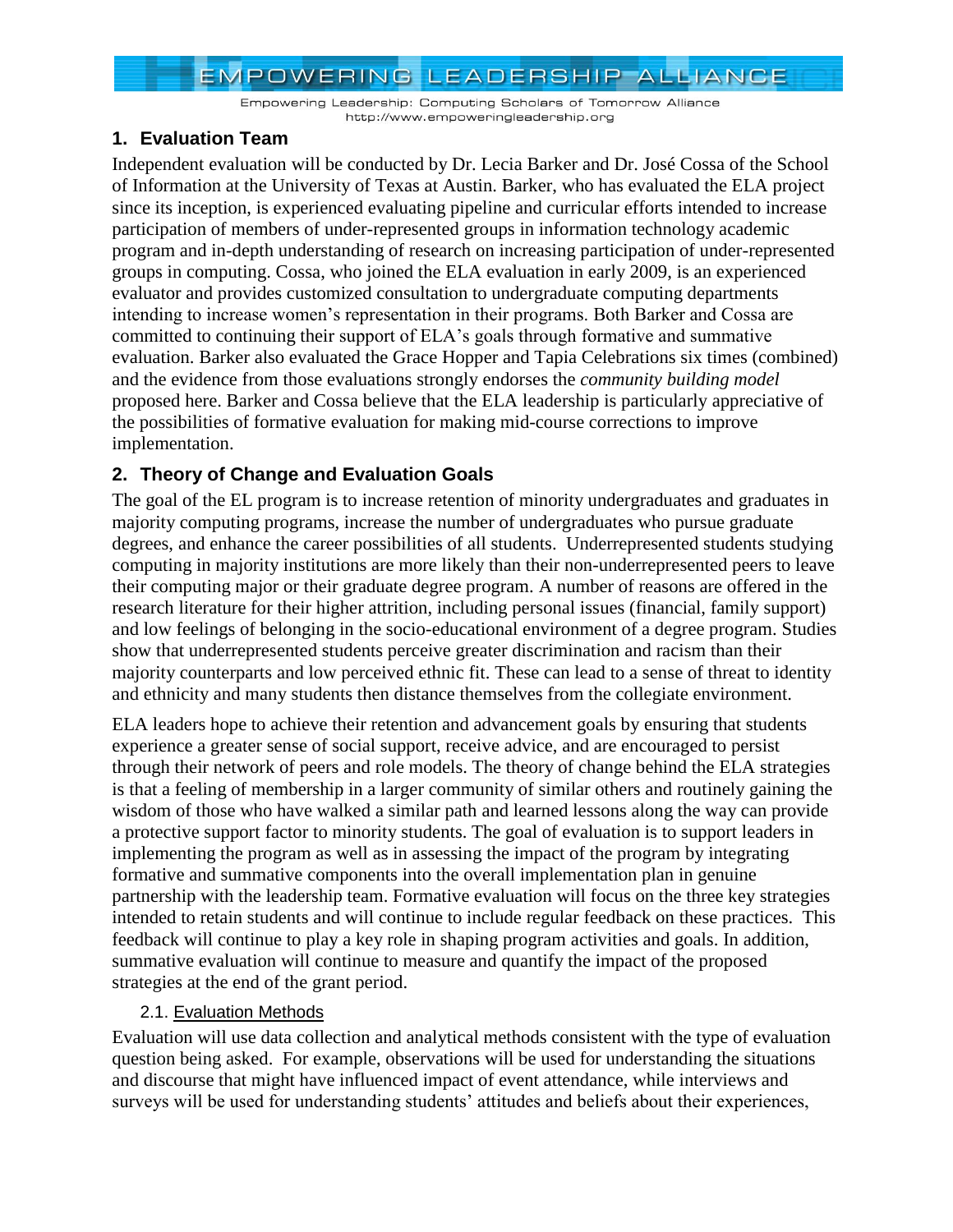Empowering Leadership: Computing Scholars of Tomorrow Alliance http://www.empoweringleadership.org

their interpretation of events, and the degree to which events make a difference. Interviews will also be used to inform survey construction. Baseline data is collected when students first sign up for ELA membership. They will be tracked individually to determine whether they were retained and/or advanced and what events were likely precursors to their decisions.

Students' perceptions, experiences, and outcomes will be collected and documented, as described above and in the Formative Evaluation Summary table (below). In addition to these, members of the leadership team, speakers, and other professionals involved as role models and mentors will be interviewed and surveyed to understand impacts on them for their involvement as well as to gather perceptions and ideas for improvement of implementation. The Formative Evaluation Summary table below provides a brief overview of the formative evaluation. Existing instruments will be used; new instruments will be developed as needed. At present, existing instruments include the Tapia Conference Survey, two versions of Regional or Local Events Surveys (Texas, Northeastern), two versions of Baseline survey, an ELA Feedback survey (embedded in the Tapia Survey during odd-numbered years), and an ELA mentoring survey. In addition, interview protocols have been developed to provide more nuanced understanding of students' home institution situations, perceptions of events, and mentoring. These data collection mechanisms have different foci to support the Leadership Team in understanding whether their strategies are producing the desired outcomes. Because a student's involvement may not be long enough to permit collecting data of actual degree completion, job held, graduate enrollment (due to short-term nature of funding), intention data are also collected.

| Data Collection Goal and Categories of Inquiry                                                                                                                                                                                                                                                                                                                                                                                               | Participants                                                      | Mechanism                                                                                                                                                      |  |
|----------------------------------------------------------------------------------------------------------------------------------------------------------------------------------------------------------------------------------------------------------------------------------------------------------------------------------------------------------------------------------------------------------------------------------------------|-------------------------------------------------------------------|----------------------------------------------------------------------------------------------------------------------------------------------------------------|--|
| Overall impact. Baseline: Thoughts of leaving and confidence re:<br>degree completion; knowledge of and intention to pursue research<br>careers (UGs); existing support mechanisms and feelings of<br>connectedness in local/home environment. Outcome: degree<br>completion, job landed, graduate enrollment, intentions (in absence of<br>outcome data).<br>Local, Regional, and National Impact. Surveys and interviews<br>(ethnography). | <b>Students</b><br><b>Students and Faculty</b><br>(when relevant) | Survey (annual)<br>Upon joining ELA<br>Repeated for each cohort of<br>students<br>Tracked over life of project<br>Local, Regional, and<br>national assessments |  |
| Event surveys, interviews. - (Conferences, workshops, etc.) Impact of<br>participating in event on degree completion, confidence, and intention                                                                                                                                                                                                                                                                                              | <b>Students</b>                                                   | Interviews (annual sample),<br>survey (annual)                                                                                                                 |  |
| to pursue research career; contacts made and continuing<br>communication; support for event navigation; advice and events<br>desired, suggestions for improvement; impact of repeat participation;                                                                                                                                                                                                                                           | Professional ELA<br>members                                       | Interviews, surveys                                                                                                                                            |  |
| overall satisfaction.                                                                                                                                                                                                                                                                                                                                                                                                                        | All participants                                                  | Observation of events                                                                                                                                          |  |
| ELA Feedback. Intention to pursue & highest degree intended;<br>knowledge of research career and steps; how learned about ELA;<br>perceived costs and benefits of participating in ELA; use of ELA site<br>or Facebook page; ELA communication and dissemination<br>mechanisms.                                                                                                                                                              | All participants                                                  | Interviews, surveys                                                                                                                                            |  |
| Mentoring - Planning and goal setting; use of suggestions provided;<br>perceptions of value; frequency of contact and responsiveness; format;                                                                                                                                                                                                                                                                                                | Undergraduate and<br>graduate students                            | Interviews, Surveys (annual<br>for each cohort)                                                                                                                |  |
| topics.                                                                                                                                                                                                                                                                                                                                                                                                                                      | Professionals                                                     | Surveys (annual)                                                                                                                                               |  |

#### **Table 1 Evaluation Summary**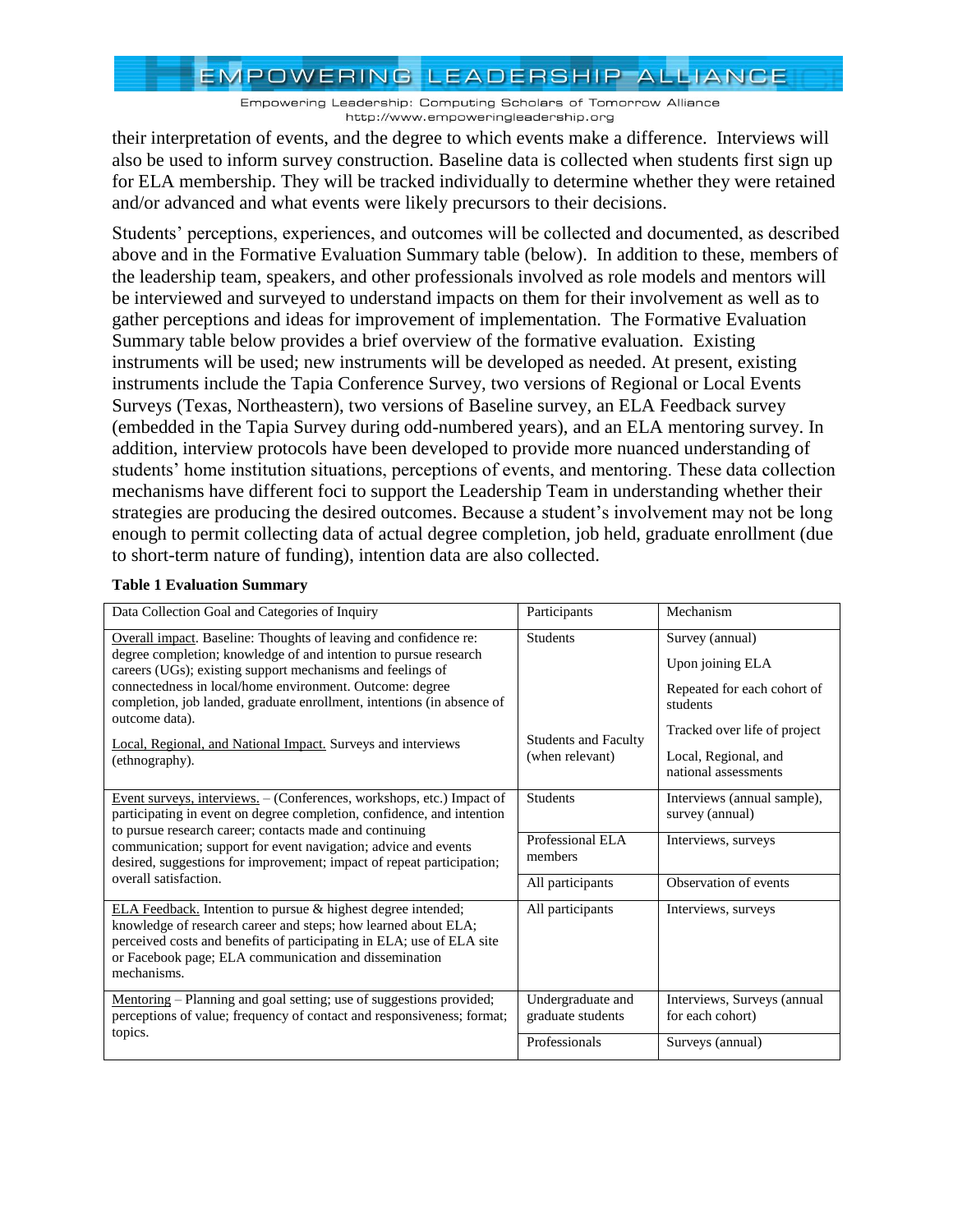Empowering Leadership: Computing Scholars of Tomorrow Alliance http://www.empoweringleadership.org

#### **3. Evaluation Concerns and Mapping**

The evaluation team has concerns in regards to the following:

- **Career enhancement:** The majority of the ELA leaders are academics, who may feel somewhat unqualified to mentor students about industry careers. How will the ELA locate persons who can coach students about industry careers? The proposal states that the ELA will have an *increased focus on computing research faculty*; why this focus and not an equal or increased focus on top-level managers or executives in industry?
- **Going beyond the present population:** We suspect (from our own observations) that many students do not care to join groups whether related to minority issues or not, and that this is due to various reasons. Therefore, we are concerned that the students who are presently part of the ELA are not the most at risk for attrition. How will the ELA reach the *non-joiners*? Is it possible to reach them through advisors, faculty, peers, etc.?
- **Special Interest and Implementation Groups (SIIGs):** What is the most important work these groups can do? Is it possible that they could participate in developing research-based materials to distribute to faculty, chairs, CS researchers, advisors, etc.?
- Documenting Efforts: The Site Visit Team (SVT) recommends documenting "how local and regional groups are established? Who will do this work? How can the evaluators help with this work?" **[One of our ideas is**: to interview people in depth, develop transcripts, and someone else can create a "manual" (for example: Conduct an ethnographic study on the experience of ELA@UT Austin)]
- **"Possible Selves":** We think that the notion of "role model" is incomplete, especially in  $\bullet$ terms of assuming that a superficial feature of another person is enough to make someone think "I want to be like that." For example, we doubt that identification with skin color or the label "Latina" in and of itself is enough to persuade someone to pursue a degree or career. Instead, there needs to be some important feature of the person with which others identify AND the students have to look at the others and believe they want to spend the rest of their lives with others like that AND that they are "real" people who both succeed and fail.
- **Building infrastructure:** What should we do to evaluate this? Should we evaluate it? Is there anything we as evaluators can do to support the building of infrastructure? By building infrastructure, it seems like it means increasing non-student membership—is that the case?

[Figure 1](#page-4-0) is one way of looking at the plans for accomplishing goals. It incorporates the notion of sustainability by visually demonstrating how building infrastructure is a means to support students who, with proper guidance and channeling, will come back to participate as mentors, speakers, etc. for other more junior students while contributing to the national knowledge base as professors, inventors, researchers, leaders, and the like.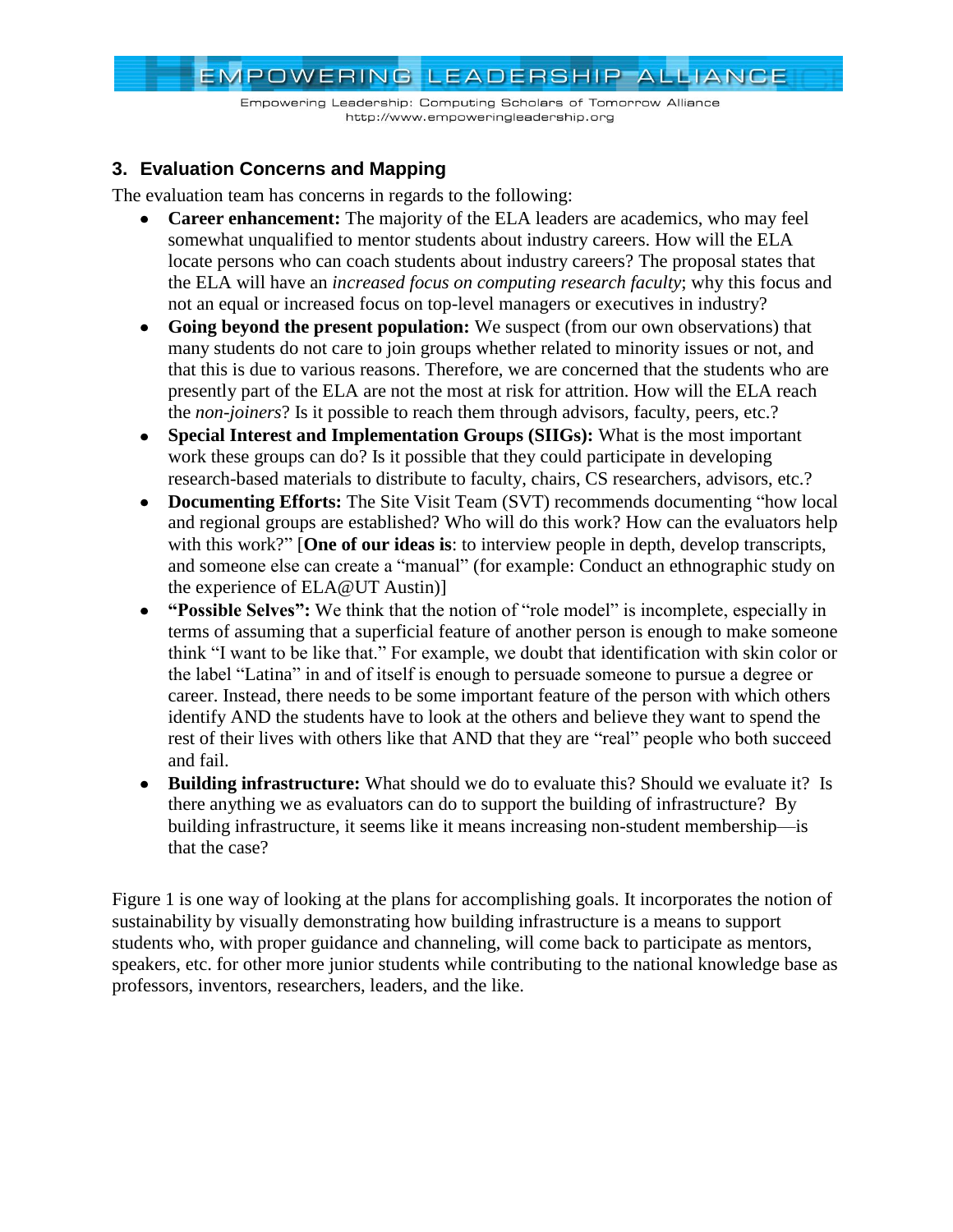

Empowering Leadership: Computing Scholars of Tomorrow Alliance http://www.empoweringleadership.org

#### <span id="page-4-0"></span>**Figure 1: Community Building Strategic Model**



[Table 2](#page-5-0) shows a tabular mapping of the evaluation plan. Strategy constitutes the larger category and it is divided into building infrastructure, support students, and building national knowledge base—however, based on graphic mapping on [Figure 1,](#page-4-0) we propose adding student participation in similar/future efforts. Each category will be evaluate according to implementation site—i.e., local, regional, and national—and activities. For each combination of implementation site/activities, we will address the corresponding evaluation.